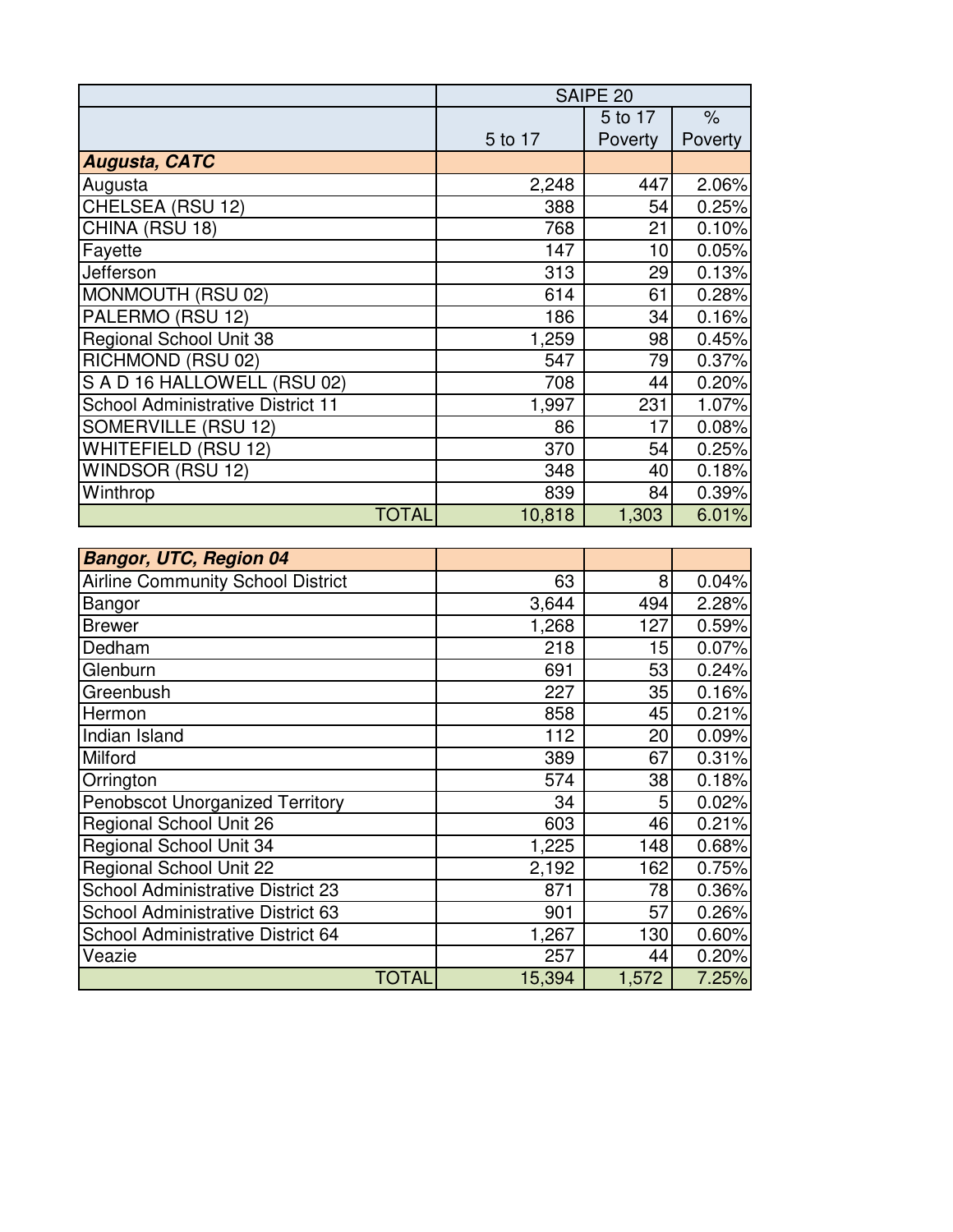|                                                 | SAIPE <sub>20</sub> |         |         |
|-------------------------------------------------|---------------------|---------|---------|
|                                                 |                     | 5 to 17 | $\%$    |
|                                                 | 5 to 17             | Poverty | Poverty |
| <b>Bath, Bath Regional Career and Technical</b> |                     |         |         |
| ALNA (RSU 12)                                   | 108                 |         | 0.03%   |
| <b>Regional School Unit 01</b>                  | 1,944               | 236     | 1.09%   |
| Boothbay-Boothbay Harbor Community Scho         | 549                 | 55      | 0.25%   |
| <b>Bremen</b>                                   | 37                  | 4       | 0.02%   |
| <b>Bristol</b>                                  | 295                 | 28      | 0.13%   |
| Damariscotta                                    | 100                 | 8       | 0.04%   |
| DRESDEN (RSU 02)                                | 230                 | 41      | 0.19%   |
| Edgecomb                                        | 195                 | 30      | 0.14%   |
| Georgetown                                      | 127                 | 17      | 0.08%   |
| <b>Great Salt Bay Community School District</b> | 370                 | 48      | 0.22%   |
| <b>Lincoln Unorganized Territory</b>            |                     | 0       | 0.00%   |
| Newcastle                                       | 76                  | 3       | 0.01%   |
| Nobleboro                                       | 206                 | 17      | 0.08%   |
| South Bristol                                   | 92                  | 10      | 0.05%   |
| Southport                                       | 54                  | 9       | 0.04%   |
| <b>West Bath Public Schools</b>                 | 251                 | 18      | 0.08%   |
| <b>WESTPORT (RSU 12)</b>                        | 103                 | 9       | 0.04%   |
| <b>Wiscasset Public Schools</b>                 | 470                 | 67      | 0.31%   |
| <b>TOTAL</b>                                    | 5,206               | 607     | 2.80%   |

| <b>Biddeford, Biddeford Regional Center of Technology</b> |       |     |       |
|-----------------------------------------------------------|-------|-----|-------|
| ARUNDEL (RSU 21)                                          | 551   | 67  | 0.31% |
| Biddeford                                                 | 2,572 | 363 | 1.67% |
| Dayton Public Schools                                     | 363   | 16  | 0.07% |
| Saco Public Schools                                       | 2,794 | 206 | 0.95% |
| S A D 71 KENNEBUNK (RSU 21)                               | 1.074 | 45  | 0.21% |
| Regional School Unit 23                                   | 812   | 88  | 0.41% |
| TOTAL                                                     | 8.167 | 786 | 3.62% |

| <b>Brunswick, Region 10</b>       |              |       |     |       |
|-----------------------------------|--------------|-------|-----|-------|
| <b>Brunswick</b>                  |              | 2,643 | 216 | 1.00% |
| <b>FREEPORT (RSU 05)</b>          |              | 1,259 | 76  | 0.35% |
| School Administrative District 75 |              | 2.724 | 203 | 0.94% |
|                                   | <b>TOTAL</b> | 6,626 | 495 | 2.29% |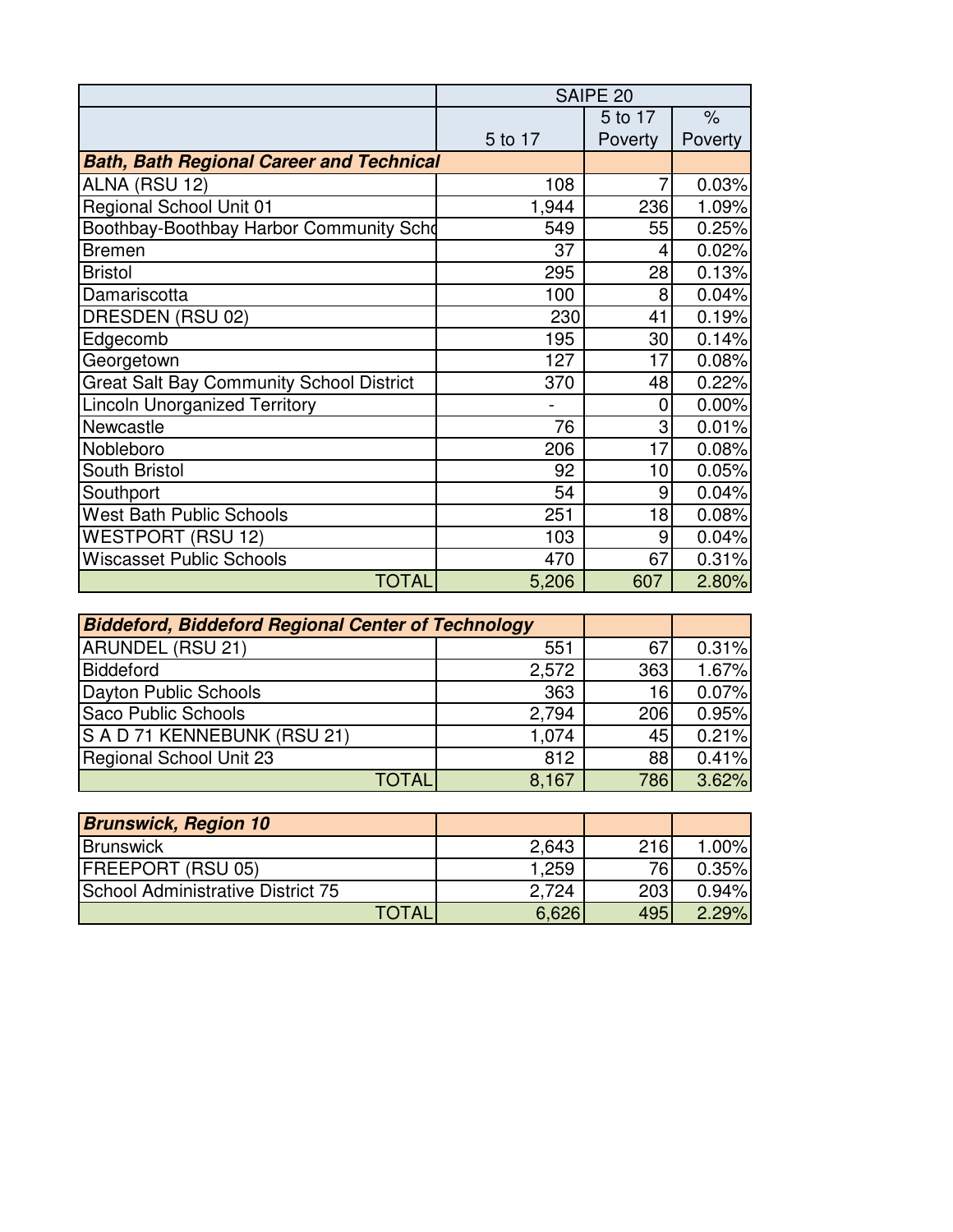|                                                    | SAIPE 20 |                |         |
|----------------------------------------------------|----------|----------------|---------|
|                                                    |          | 5 to 17        | $\%$    |
|                                                    | 5 to 17  | Poverty        | Poverty |
| <b>Calais, St. Croix Regional Technical Center</b> |          |                |         |
| Alexander                                          | 58       | 9              | 0.04%   |
| Baileyville                                        | 226      | 45             | 0.21%   |
| <b>Baring Plantation</b>                           | 42       | 11             | 0.05%   |
| Calais                                             | 426      | 65             | 0.30%   |
| Charlotte                                          | 54       |                | 0.03%   |
| Cooper                                             | 18       | 2              | 0.01%   |
| Crawford                                           | 13       | $\overline{2}$ | 0.01%   |
| Dennysville                                        | 54       | 8              | 0.04%   |
| Eastport                                           | 139      | 27             | 0.12%   |
| <b>Great Lake Stream Plantation</b>                | 7        |                | 0.00%   |
| Indian Township                                    | 163      | 32             | 0.15%   |
| Meddybemps                                         | 18       | $\overline{2}$ | 0.01%   |
| Pembroke                                           | 119      | 21             | 0.10%   |
| Perry                                              | 145      | 21             | 0.10%   |
| <b>Pleasant Point</b>                              | 151      | 39             | 0.18%   |
| Princeton                                          | 112      | 25             | 0.12%   |
| Robbinston                                         | 98       | 13             | 0.06%   |
| Talmadge                                           | 9        | 2              | 0.01%   |
| Waite                                              | 13       | $\overline{2}$ | 0.01%   |
| <b>Washington Unorganized Territory</b>            | 86       | 17             | 0.08%   |
| <b>TOTAL</b>                                       | 1,951    | 351            | 1.62%   |

| <b>Caribou, Caribou Regional Technology Center</b> |       |     |       |
|----------------------------------------------------|-------|-----|-------|
| <b>Aroostook Unorganized Territory</b>             | 55    | 14  | 0.06% |
| Caswell                                            | 42    | 14  | 0.06% |
| <b>Limestone Public Schools</b>                    | 351   | 68  | 0.31% |
| New Sweden                                         | 72    | 17  | 0.08% |
| School Administrative District 20                  | 250   | 49  | 0.23% |
| <b>School Administrative District 45</b>           | 158   | 20  | 0.09% |
| <b>Regional School Unit 39</b>                     | 1,127 | 181 | 0.83% |
| Westmanland                                        | 7     |     | 0.00% |
| <b>Winterville Plantation Public Schools</b>       | 25    | З   | 0.01% |
| Woodland                                           | 152   | 25  | 0.12% |
| <b>TOTAI</b>                                       | 2,239 | 391 | 1.80% |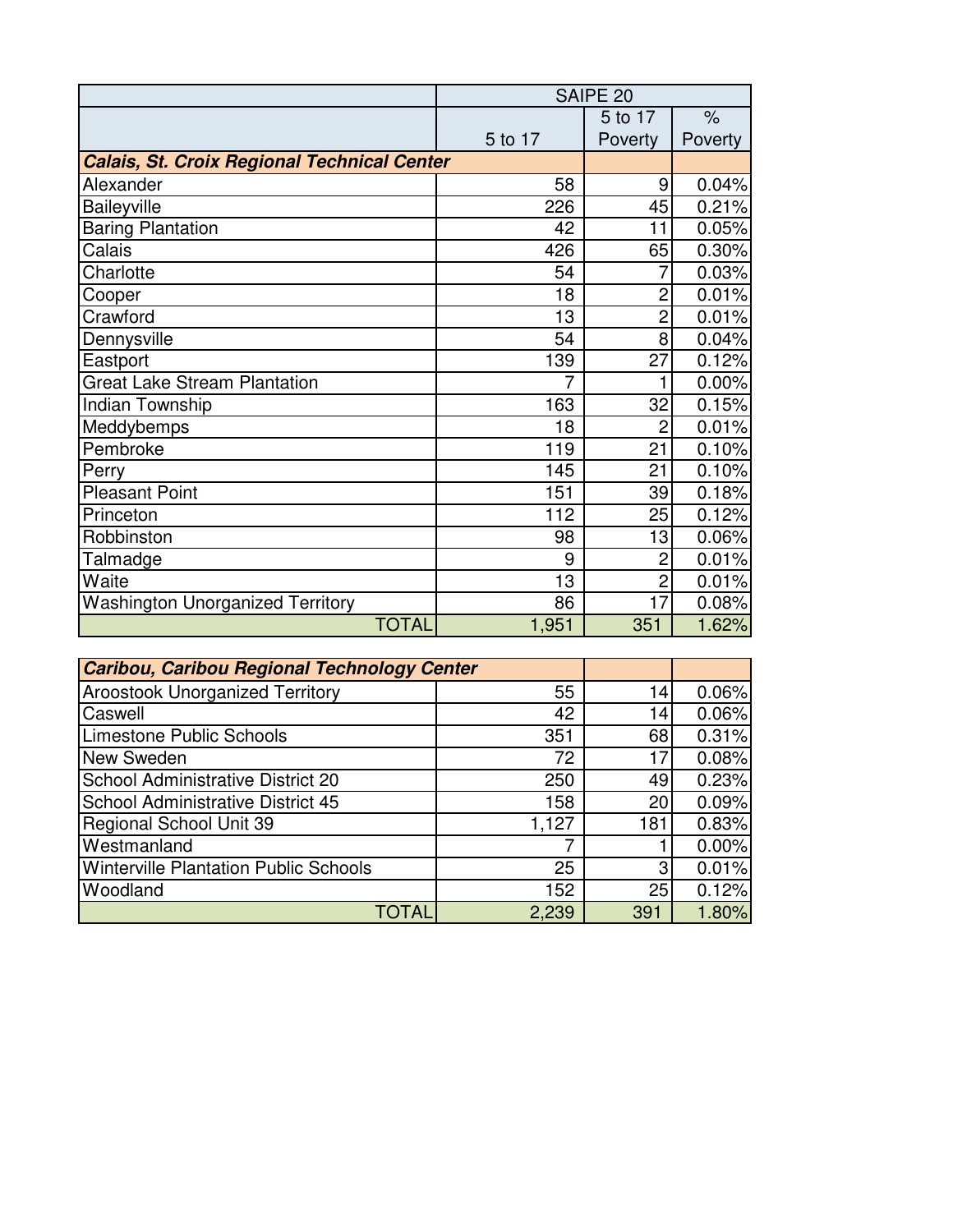|                                            | SAIPE <sub>20</sub> |         |         |
|--------------------------------------------|---------------------|---------|---------|
|                                            |                     | 5 to 17 | $\%$    |
|                                            | 5 to 17             | Poverty | Poverty |
| <b>Dexter, Tri-County Technical Center</b> |                     |         |         |
| <b>Beaver Cove</b>                         | 9                   |         | 0.00%   |
| <b>Bowerbank</b>                           | 6                   |         | 0.00%   |
| <b>Dennistown Plantation</b>               | $\overline{2}$      | 0       | 0.00%   |
| Greenville                                 | 164                 | 27      | 0.12%   |
| Harmony                                    | 122                 | 9       | 0.04%   |
| <b>Lake View Plantation</b>                | 6                   | 3       | 0.01%   |
| <b>Piscataquis Unorganized Territory</b>   | 99                  | 22      | 0.10%   |
| <b>Regional School Unit 19</b>             | 2,148               | 333     | 1.54%   |
| School Administrative District 04          | 592                 | 131     | 0.60%   |
| <b>School Administrative District 12</b>   | 134                 | 14      | 0.06%   |
| <b>School Administrative District 41</b>   | 573                 | 151     | 0.70%   |
| School Administrative District 46          | 957                 | 160     | 0.74%   |
| <b>School Administrative District 68</b>   | 972                 | 152     | 0.70%   |
| Shirley                                    | 20                  | 4       | 0.02%   |
| Willimantic                                | 16                  | 4       | 0.02%   |
| TOTAL                                      | 5,820               | 1,012   | 4.67%   |

| <b>Ellsworth, Hancock County Technical Center</b> |       |                |          |
|---------------------------------------------------|-------|----------------|----------|
| <b>Bar Harbor</b>                                 | 451   | 22             | 0.10%    |
| <b>Blue Hill</b>                                  | 352   | 38             | 0.18%    |
| <b>Brooklin</b>                                   | 110   | 13             | 0.06%    |
| <b>Brooksville</b>                                | 102   | 16             | 0.07%    |
| Castine                                           | 79    | $\overline{7}$ | 0.03%    |
| <b>Cranberry Isles</b>                            | 19    | 3              | 0.01%    |
| Deer Isle-Stonington Community School Dist        | 344   | 58             | 0.27%    |
| <b>Ellsworth Public Schools</b>                   | 1,137 | 132            | 0.61%    |
| Frenchboro                                        | 14    | $\overline{2}$ | $0.01\%$ |
| <b>Hancock Public Schools</b>                     | 315   | 40             | 0.18%    |
| <b>Hancock Unorganized Territory</b>              | 33    | 5              | 0.02%    |
| Isle Au Haut                                      | 8     |                | 0.00%    |
| <b>Lamoine Public Schools</b>                     | 206   | 18             | 0.08%    |
| <b>Mount Desert</b>                               | 154   | 13             | 0.06%    |
| Mount Desert Community School District            | 433   | 19             | 0.09%    |
| Otis                                              | 80    | 11             | 0.05%    |
| Penobscot                                         | 125   | 18             | 0.08%    |
| <b>Regional School Unit 24</b>                    | 1,005 | 175            | 0.81%    |
| Regional School Unit 25                           | 1,131 | 153            | 0.71%    |
| School Administrative District 76                 | 48    |                | 0.03%    |
| Sedgwick                                          | 180   | 31             | 0.14%    |
| Southwest Harbor                                  | 150   | 16             | 0.07%    |
| Surry                                             | 172   | 21             | 0.10%    |
| <b>Tremont</b>                                    | 125   | 11             | 0.05%    |
| Trenton                                           | 175   | 15             | 0.07%    |
| <b>TOTAL</b>                                      | 6,948 | 845            | 3.90%    |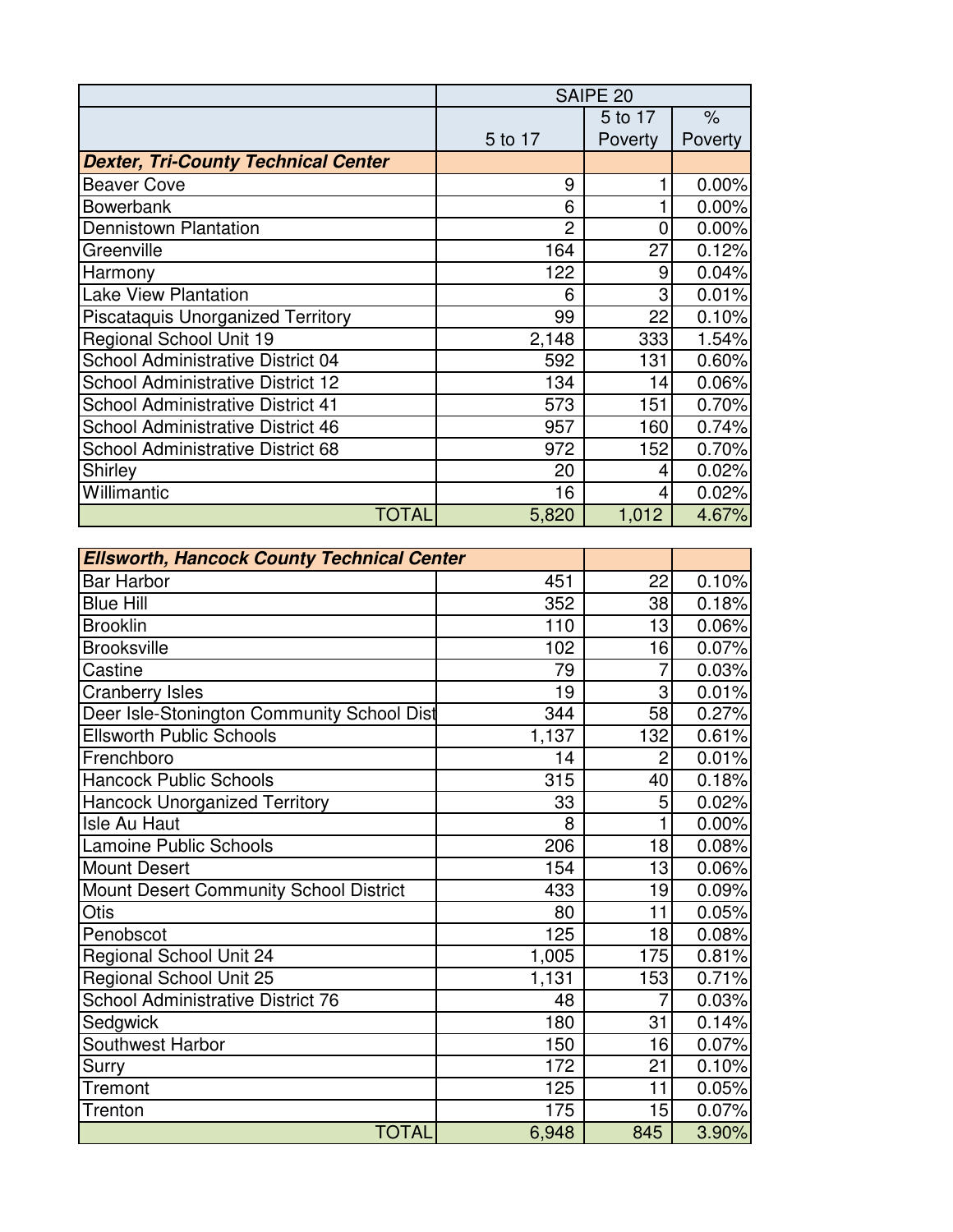| SAIPE <sub>20</sub> |                 |         |
|---------------------|-----------------|---------|
|                     | 5 <sub>to</sub> | $\%$    |
| 5 to 17             | Poverty         | Poverty |

| <b>Farmington, Foster Technology Center</b> |       |     |       |
|---------------------------------------------|-------|-----|-------|
| <b>Carrabassett Valley</b>                  | 96    | 5   | 0.02% |
| <b>Coplin Plantation</b>                    | 18    | റ   | 0.01% |
| <b>Crocker Township</b>                     |       |     | 0.00% |
| <b>Eustis</b>                               | 60    | 8   | 0.04% |
| <b>Franklin Unorganized Territory</b>       | 139   | 18  | 0.08% |
| <b>Lincoln Plantation</b>                   | 2     |     | 0.00% |
| Madrid (no longer in SAIPE)                 |       |     | 0.00% |
| Regional School Unit 73                     | 1,594 | 228 | 1.05% |
| <b>Regional School Unit 78</b>              | 209   | 21  | 0.10% |
| School Administrative District 09           | 2,218 | 333 | 1.54% |
| School Administrative District 58           | 539   | 85  | 0.39% |
| TOTAL                                       | 4,875 | 700 | 3.23% |

| <b>Frenchville, St John Valley Technology Center</b> |              |       |     |       |
|------------------------------------------------------|--------------|-------|-----|-------|
| <b>Aroostook Unorganized Territory</b>               |              | 55    | 14  | 0.06% |
| Eagle Lake Public Schools                            |              | 86    |     | 0.04% |
| <b>Grand Isle</b>                                    |              | 53    | 16  | 0.07% |
| Madawaska                                            |              | 457   | 74  | 0.34% |
| <b>School Administration District 10</b>             |              | 19    | 5   | 0.02% |
| <b>School Administrative District 27</b>             |              | 712   | 100 | 0.46% |
| School Administrative District 33                    |              | 230   | 35  | 0.16% |
|                                                      | <b>TOTAL</b> | 1,612 | 253 | 1.16% |

| Houlton, Southern Aroostook County, Region 02 |                |     |       |
|-----------------------------------------------|----------------|-----|-------|
| <b>Aroostook Unorganized Territory</b>        | 55             | 14  | 0.06% |
| Orient                                        | 17             |     | 0.04% |
| Moro Plantation Public Schools                | $\overline{2}$ |     | 0.00% |
| School Administrative District 14             | 105            | 18  | 0.08% |
| School Administrative District 29             | 1,121          | 257 | 1.19% |
| School Administrative District 70             | 465            | 83  | 0.38% |
| Regional School Unit 50                       | 377            | 65  | 0.30% |
| Regional School Unit 89                       | 328            | 77  | 0.36% |
| TOTAI                                         | 2,470          | 522 | 2.41% |

| <b>Lewiston, Lewiston Regional Technical Center</b> |        |       |        |
|-----------------------------------------------------|--------|-------|--------|
| Auburn                                              | 3,599  | 474   | 2.19%  |
| DURHAM (RSU 05)                                     | 581    | 43    | 0.20%  |
| Lewiston                                            | 5,326  | 1,151 | 5.31%  |
| Lisbon                                              | 1,464  | 190   | 0.88%  |
| Regional School Unit 04                             | 1,587  | 200   | 0.92%  |
| Regional School Unit 16                             | 1,859  | 172   | 0.79%  |
| School Administrative District 52                   | 2,200  | 170   | 0.78%  |
| TOTAL                                               | 16,616 | 2,400 | 11.07% |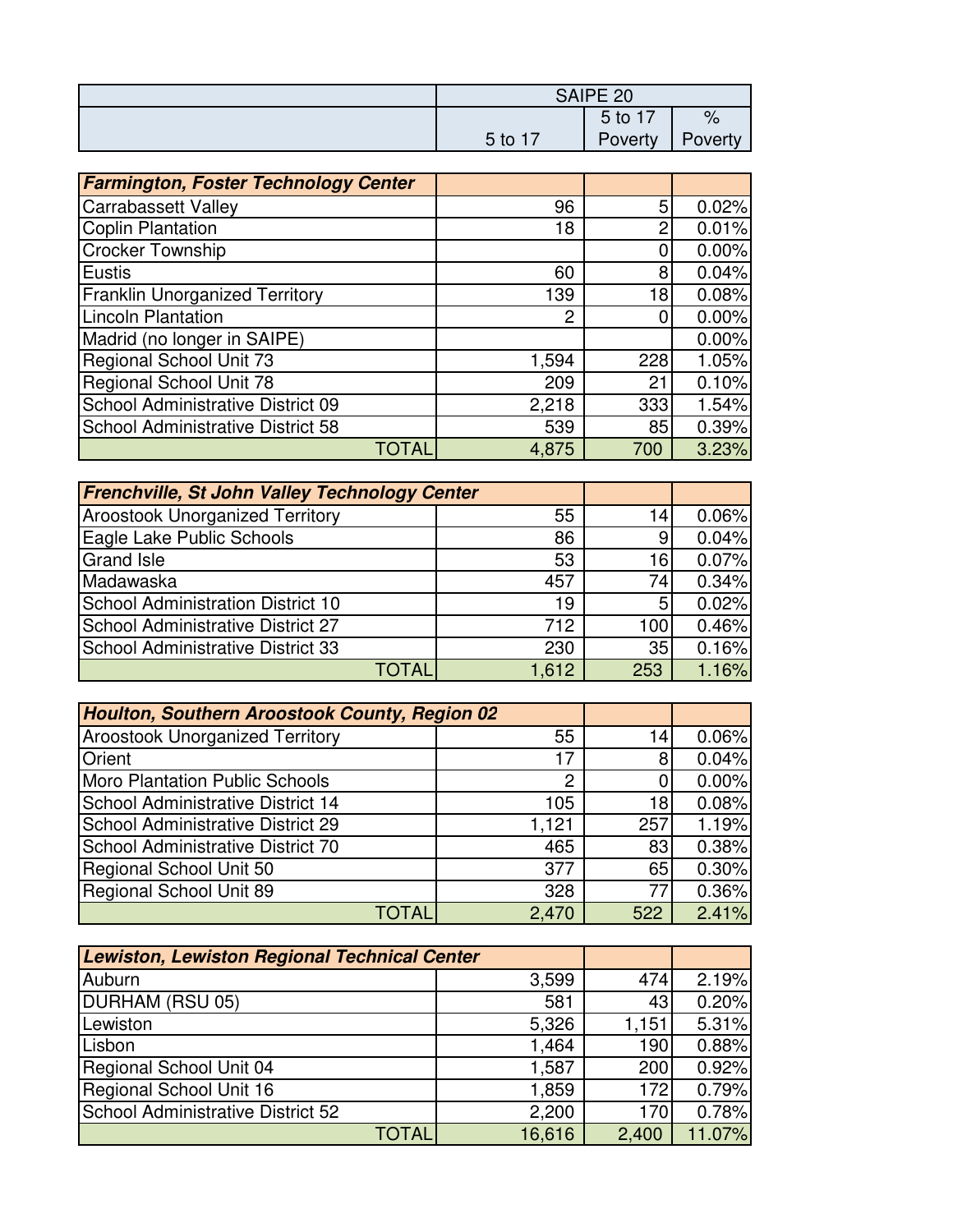| SAIPE 20 |         |               |
|----------|---------|---------------|
|          | $5$ to  | $\frac{1}{2}$ |
| 5 to 17  | Poverty | Poverty       |

| Lincoln, Northern Penobscot Tech, Region 3  |       |     |       |
|---------------------------------------------|-------|-----|-------|
| <b>Burlington Public Schools</b>            | 45    | 8   | 0.04% |
| <b>Carroll Plantation</b>                   | 22    | 4   | 0.02% |
| <b>Drew Plantation</b>                      | 6     |     | 0.00% |
| East Millinocket                            | 249   | 38  | 0.18% |
| <b>East Range Community School District</b> | 39    | 9   | 0.04% |
| Lakeville                                   | 9     | 2   | 0.01% |
| Lowell                                      | 36    | 6   | 0.03% |
| <b>Macwahoc Plantation</b>                  | 7     |     | 0.00% |
| Medford                                     | 23    | 8   | 0.04% |
| Medway                                      | 188   | 42  | 0.19% |
| Millinocket                                 | 488   | 91  | 0.42% |
| <b>Penobscot Unorganized Territory</b>      | 134   | 20  | 0.09% |
| <b>Reed Plantation</b>                      | 13    |     | 0.00% |
| <b>School Administrative District 30</b>    | 259   | 39  | 0.18% |
| <b>School Administrative District 31</b>    | 462   | 64  | 0.30% |
| School Administrative District 67           | 925   | 138 | 0.64% |
| <b>Seboeis Plantation</b>                   | 1     | 0   | 0.00% |
| Vanceboro                                   | 21    | 3   | 0.01% |
| Woodville                                   | 41    | 8   | 0.04% |
| TOTAL                                       | 2,968 | 483 | 2.23% |

| <b>Machias, Coastal Washington County Institute of Technology</b> |       |                |       |
|-------------------------------------------------------------------|-------|----------------|-------|
| <b>Beals</b>                                                      | 30    | 4              | 0.02% |
| Beddington                                                        | 3     | 0              | 0.00% |
| Cherryfield                                                       | 153   | 27             | 0.12% |
| Cutler                                                            | 76    | 10             | 0.05% |
| Deblois                                                           | 7     |                | 0.00% |
| East Machias                                                      | 207   | 34             | 0.16% |
| Jonesboro                                                         | 84    | 13             | 0.06% |
| Jonesport                                                         | 122   | 24             | 0.11% |
| <b>Machias</b>                                                    | 237   | 55             | 0.25% |
| Machiasport                                                       | 142   | 28             | 0.13% |
| Marshfield                                                        | 89    | 14             | 0.06% |
| <b>Moosabec Community School District</b>                         | 83    | 10             | 0.05% |
| Northfield                                                        | 17    | $\overline{2}$ | 0.01% |
| <b>Roque Bluffs</b>                                               | 38    | 3              | 0.01% |
| <b>School Administrative District 19</b>                          | 139   | 36             | 0.17% |
| <b>School Administrative District 37</b>                          | 623   | 89             | 0.41% |
| <b>Washington Unorganized Territory</b>                           | 86    | 17             | 0.08% |
| Wesley                                                            | 6     |                | 0.00% |
| Whiting                                                           | 80    | 10             | 0.05% |
| Whitneyville                                                      | 23    | 4              | 0.02% |
| <b>TOTAL</b>                                                      | 2,245 | 382            | 1.76% |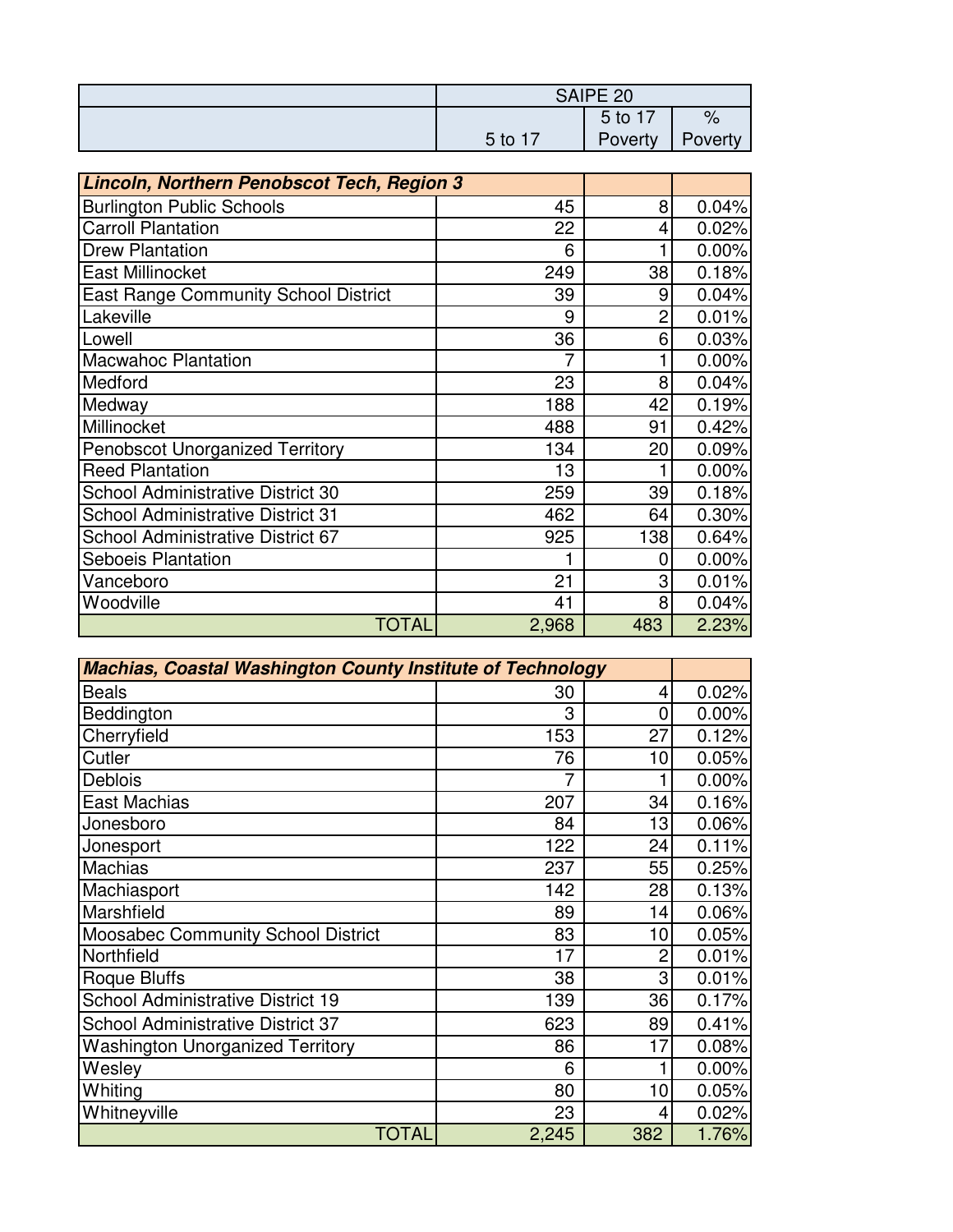| SAIPE 20   |         |               |
|------------|---------|---------------|
|            | $5$ to  | $\frac{9}{6}$ |
| $5$ to $7$ | Poverty | Poverty       |

| <b>Mexico, School of Applied Technology, Region 9</b> |       |     |       |
|-------------------------------------------------------|-------|-----|-------|
| <b>Andover Public Schools</b>                         | 85    | 17  | 0.08% |
| <b>Byron Public Schools</b>                           | 26    |     | 0.01% |
| Gilead                                                | 21    | 3   | 0.01% |
| HANOVER (RSU 10)                                      | 32    |     | 0.02% |
| <b>Oxford Unorganized Territory</b>                   | 98    | 18  | 0.08% |
| Regional School Unit 56                               | 816   | 117 | 0.54% |
| S A D 43 MEXICO (RSU 10)                              | 1,193 | 247 | 1.14% |
| School Administrative District 44                     | 707   | 83  | 0.38% |
| Upton                                                 | 9     |     | 0.00% |
| TOTAL                                                 | 2,986 | 492 | 2.27% |

| <b>Naples, Lake Region Vocational Center</b> |       |     |       |
|----------------------------------------------|-------|-----|-------|
| RAYMOND (RSU 14)                             | 824   | 37  | 0.17% |
| <b>School Administrative District 55</b>     | 1.213 | 137 | 0.63% |
| <b>School Administrative District 61</b>     | 1,769 | 201 | 0.93% |
| <b>School Administrative District 72</b>     | 1.241 | 142 | 0.65% |
| Sebago Public Schools                        | 236   | 16  | 0.07% |
| <b>TOTAL</b>                                 | 5,283 | 533 | 2.46% |

| <b>Norway, Oxford Hills Technical School</b> |       |     |       |
|----------------------------------------------|-------|-----|-------|
| <b>School Administrative District 17</b>     | 3,320 | 485 | 2.24% |
| S A D 39 BUCKFIELD (RSU 10)                  | 475   |     | 0.37% |
| <b>TOTAL</b>                                 | 3.795 | 566 | 2.61% |

| <b>Portland, Portland Arts and Technology High School</b> |        |       |       |
|-----------------------------------------------------------|--------|-------|-------|
| Cape Elizabeth                                            | 1,699  | 54    | 0.25% |
| Chebeague Island                                          | 36     | 3     | 0.01% |
| Falmouth                                                  | 2,164  | 67    | 0.31% |
| Long Island                                               | 33     | 2     | 0.01% |
| Portland                                                  | 7,076  | 959   | 4.42% |
| <b>School Administrative District 15</b>                  | 1,978  | 142   | 0.65% |
| <b>School Administrative District 51</b>                  | 2,142  | 47    | 0.22% |
| S A D 62 POWNAL (RSU 05)                                  | 232    | 19    | 0.09% |
| South Portland                                            | 3,288  | 331   | 1.53% |
| Yarmouth                                                  | 1,414  | 45    | 0.21% |
| TOTAI                                                     | 20,062 | 1,669 | 7.70% |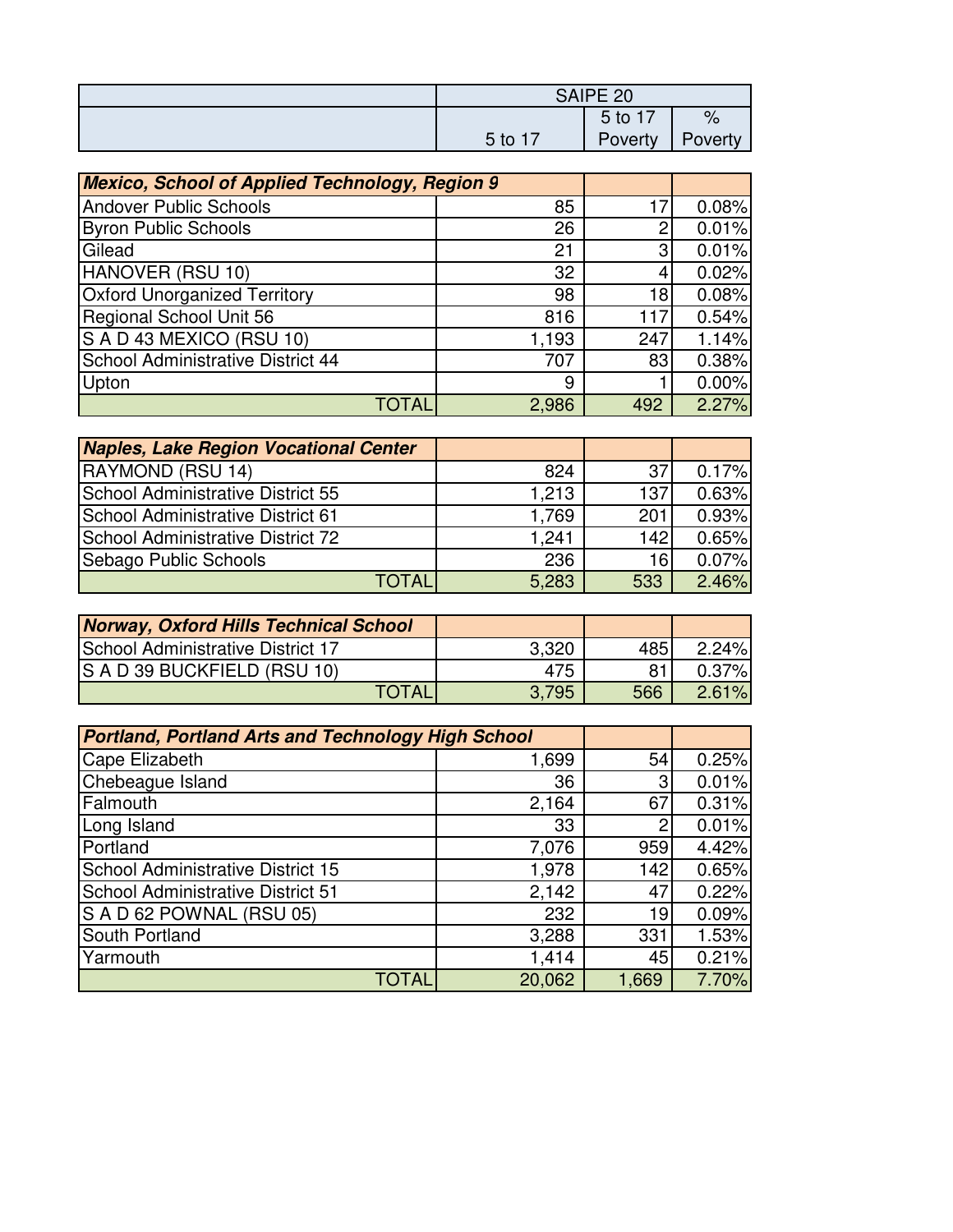|                                                       | SAIPE 20 |         |         |
|-------------------------------------------------------|----------|---------|---------|
|                                                       |          | 5 to 17 | %       |
|                                                       | 5 to 17  | Poverty | Poverty |
| Presque Isle, Presque Isle Regional Technology Center |          |         |         |
| <b>Bridgewater</b>                                    | 86       | 15      | 0.07%   |
| Easton                                                | 184      | 25      | 0.12%   |
| <b>Nashville Plantation</b>                           | 6        |         | 0.00%   |
| School Administrative District 01                     | 1,610    | 261     | 1.20%   |
| School Administrative District 20                     | 250      | 49      | 0.23%   |
| <b>School Administrative District 32</b>              | 231      | 38      | 0.18%   |
| <b>School Administrative District 42</b>              | 266      | 29      | 0.13%   |
| School Administrative District 45                     | 158      | 20      | 0.09%   |
| TOTAL                                                 | 2,791    | 438     | 2.02%   |

| <b>Rockland, Mid-Coast School of Technology</b> |       |     |       |
|-------------------------------------------------|-------|-----|-------|
| Appleton                                        | 147   | 27  | 0.12% |
| <b>Five Town Community School District</b>      | 663   | 43  | 0.20% |
| Hope                                            | 174   | 19  | 0.09% |
| Islesboro                                       | 66    | 3   | 0.01% |
| Lincolnville                                    | 190   | 17  | 0.08% |
| <b>Monhegan Plantation</b>                      | 6     |     | 0.00% |
| <b>Northport Public Schools</b>                 | 196   | 17  | 0.08% |
| Regional School Unit 13                         | 1,873 | 266 | 1.23% |
| School Administrative District 07               | 46    | 4   | 0.02% |
| <b>School Administrative District 08</b>        | 170   | 24  | 0.11% |
| <b>School Administrative District 28</b>        | 771   | 68  | 0.31% |
| <b>School Administrative District 40</b>        | 1,985 | 286 | 1.32% |
| <b>School Administrative District 65</b>        | 9     |     | 0.00% |
| St. George Public Schools                       | 314   | 28  | 0.13% |
| TOTAL                                           | 6,610 | 804 | 3.71% |

| <b>Sanford, Sanford Regional Vocational Center</b> |        |       |       |
|----------------------------------------------------|--------|-------|-------|
| Acton                                              | 362    | 24    | 0.11% |
| Kittery                                            | 1,007  | 59    | 0.27% |
| Sanford                                            | 3,000  | 403   | 1.86% |
| School Administrative District 35                  | 2,324  | 114   | 0.53% |
| School Administrative District 57                  | 3,495  | 259   | 1.19% |
| School Administrative District 60                  | 2,931  | 199   | 0.92% |
| S A D 71 KENNEBUNK (RSU 21)                        | 1,074  | 45    | 0.21% |
| <b>Wells-Ogunquit Community School District</b>    | 1,323  | 106   | 0.49% |
| York                                               | 1,855  | 80    | 0.37% |
| TOTAL                                              | 17,371 | 1,289 | 5.95% |